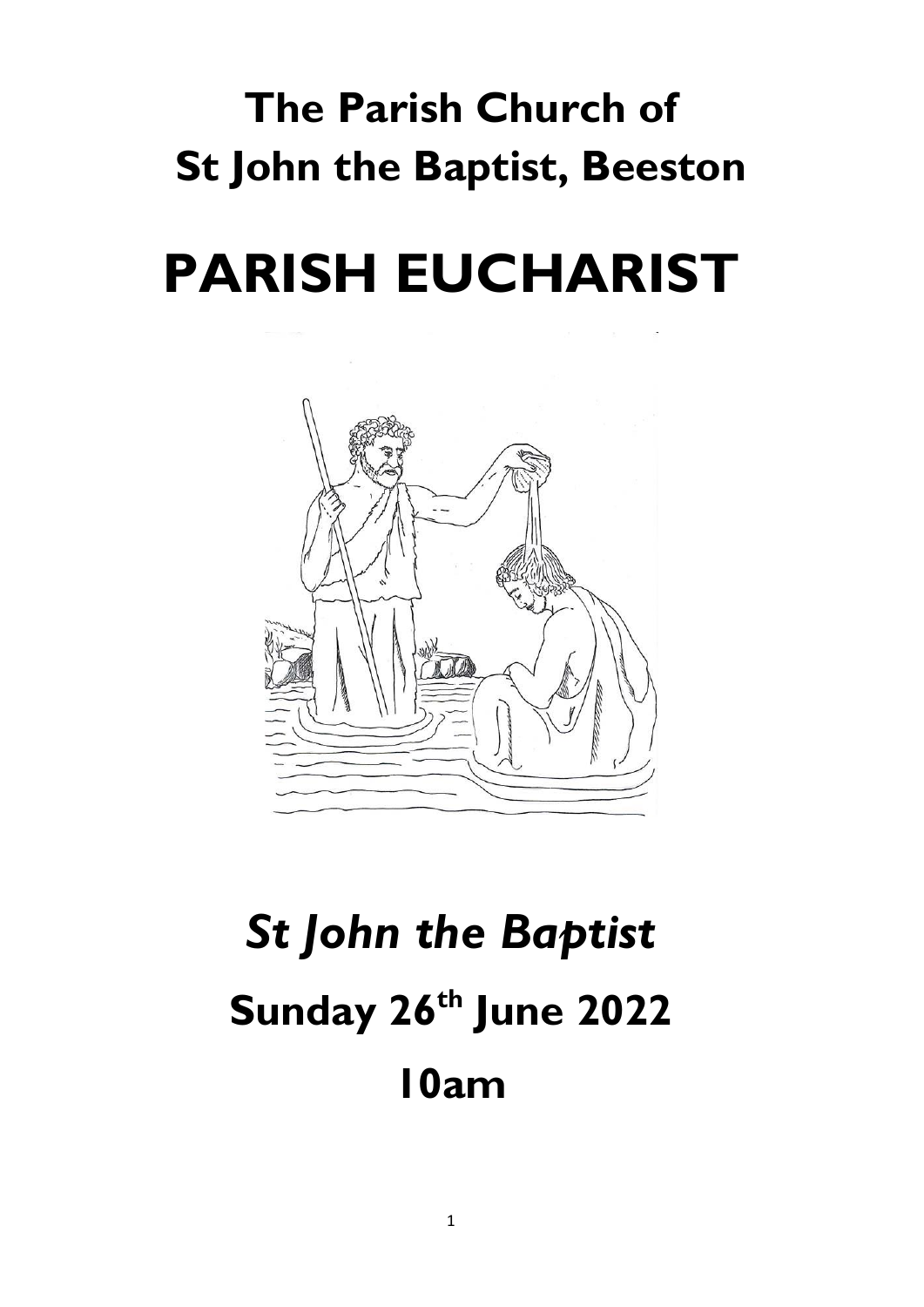### **WELCOME TO ST JOHN'S**

You are very welcome here as you join us in worship. You are invited to join in all texts printed in **bold** type. Instructions are provided as to when you may wish to stand or remain seated, but if it is more comfortable for you to remain seated, please do so.

The wearing of face coverings is no longer mandatory in church, but it is recommended in indoor settings where people gather. Hand sanitiser remains available at the entrance to church.

As you prepare for worship, please be sensitive to the needs of those around you who may wish to pray in silence. Please switch off mobile telephones and do not use photographic, video or recording equipment at any time.

If you are a newcomer please take note of the position of the exits. There are the doors at the rear where you came in and also fire exits towards the front left-hand side of the church. In the event of an emergency, stewards will direct you to the nearest exit and give assembly point details.

Toilet facilities are available towards the back of church.

Please join as for refreshments at the back of church after the service.

If would like more information about our church please speak to the Vicar or one of the stewards. Information can also be found on our website: [www.beestonparishchurch.co.uk,](http://www.beestonparishchurch.co.uk/) and our Facebook page: [www.facebook.com/beestonparishchurch.](http://www.facebook.com/beestonparishchurch)

#### **Communion**

At present we continue to receive communion in one kind (bread) only. If you would prefer to receive a prayer of blessing, please do come forward and hold your hands by your side, or carry a service sheet, to indicate this to the priest.

**We will be offering communion in two kinds (bread and wine) from next Sunday, 3rd July. Having consulted with ministry colleagues, we have decided not to intinct (dip) any consecreated wafers into wine. We will simply be offering the opportunity for those who wish to to drink from the chalice (communion cup) in the normal way. Please come up for communion as normal, receive the bread and return to your place if you do not wish to drink from the chalice.** 

If you are unable to come forward to receive communion, please advise a steward or member of clergy and communion will be brought to you in your place.

**Gluten free wafers are available**; please indicate to the priest as you go up to receive communion if this is your preference.

#### **Financial Support**

There will be no offertory collection during the service, but there will be a plate by the door on leaving church at which you are invited to make a donation. If you're able to give a gift, one way to give is via our CAF Online Giving page. This can be accessed via

*<https://cafdonate.cafonline.org/16013>* or via the QR code below. We are grateful to all who are able to support our mission and ministry. Additionally, there is now a contactless giving machine at the back of church available for your use.

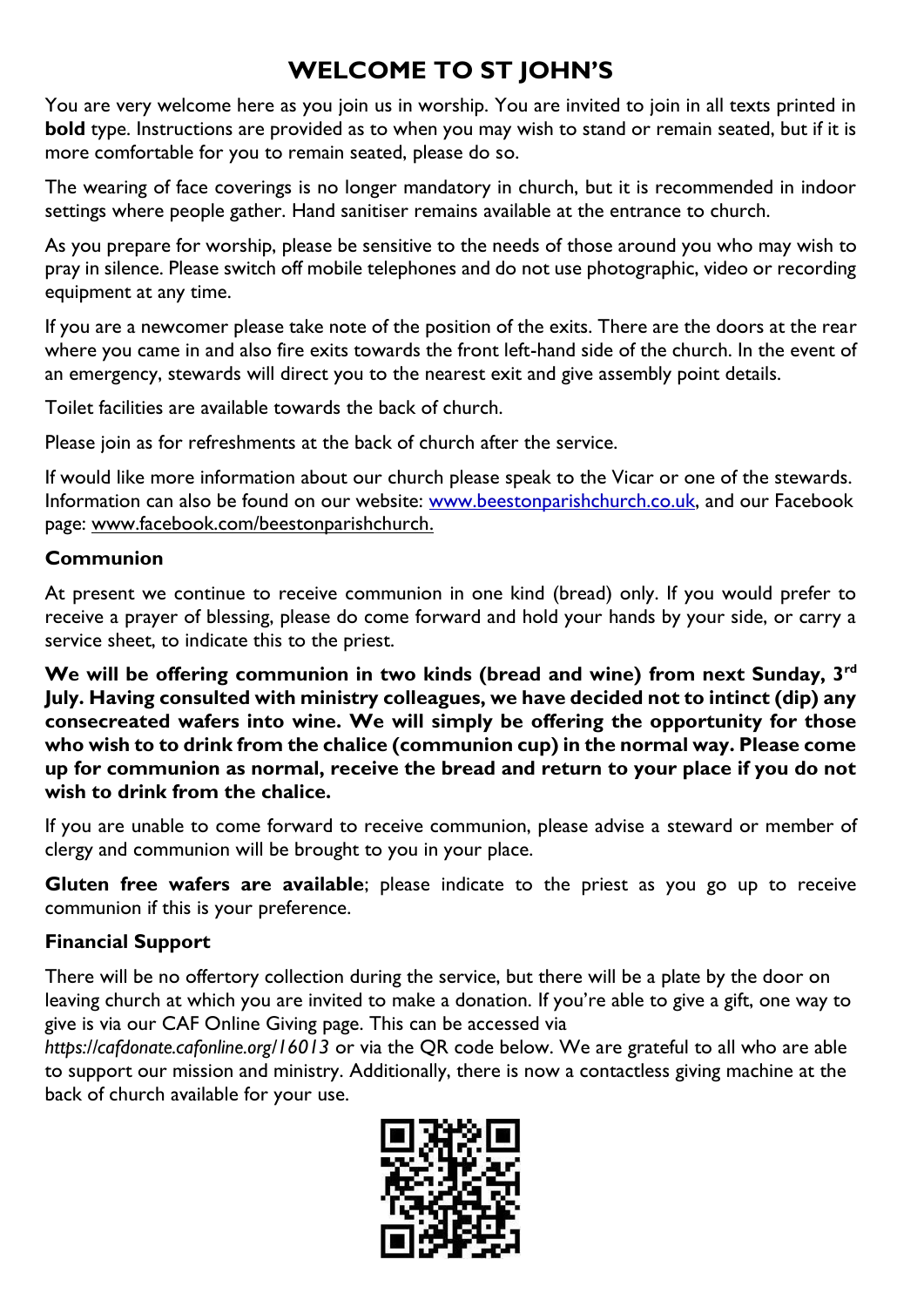## **ORDER OF SERVICE**

*The President at the Eucharist is Reverend Tracey Byrne The Preacher is Father Wayne Plimmer The music for the Eucharist is the Mass of St Thomas by David Thorne*

#### **GATHERING**

*All stand to sing the* **PROCESSIONAL HYMN** *when announced*

**Ye holy angels bright, who wait at God's right hand, or through the realms of light fly at your Lord's command, assist our song, for else the theme too high doth seem for mortal tongue.**

**Ye blessed souls at rest, who ran this earthly race, and now, from sin released, behold the Saviour's face, God's praises sound, as in his sight with sweet delight ye do abound.** 

**Ye saints, who toil below, adore your heav'nly King, and onwards as ye go some joyful anthem sing; take what he gives and praise him still, through good or ill, who ever lives.** 

**My soul, bear thou thy part, triumph in God above: and with a well-tuned heart sing thou the songs of love; let all thy days till life shall end, whate'er he send, be filled with praise.** *(HON 743)*

#### **THE GREETING**

*All* **Amen.**

| In the name of the Father, |  |
|----------------------------|--|
| and of the Son,            |  |
| and                        |  |
| of the Holy Spirit.        |  |
| Amen.                      |  |

|     | The Lord be with you. |
|-----|-----------------------|
| All | And also with you.    |

*The Priest welcomes the congregation and introduces the service.*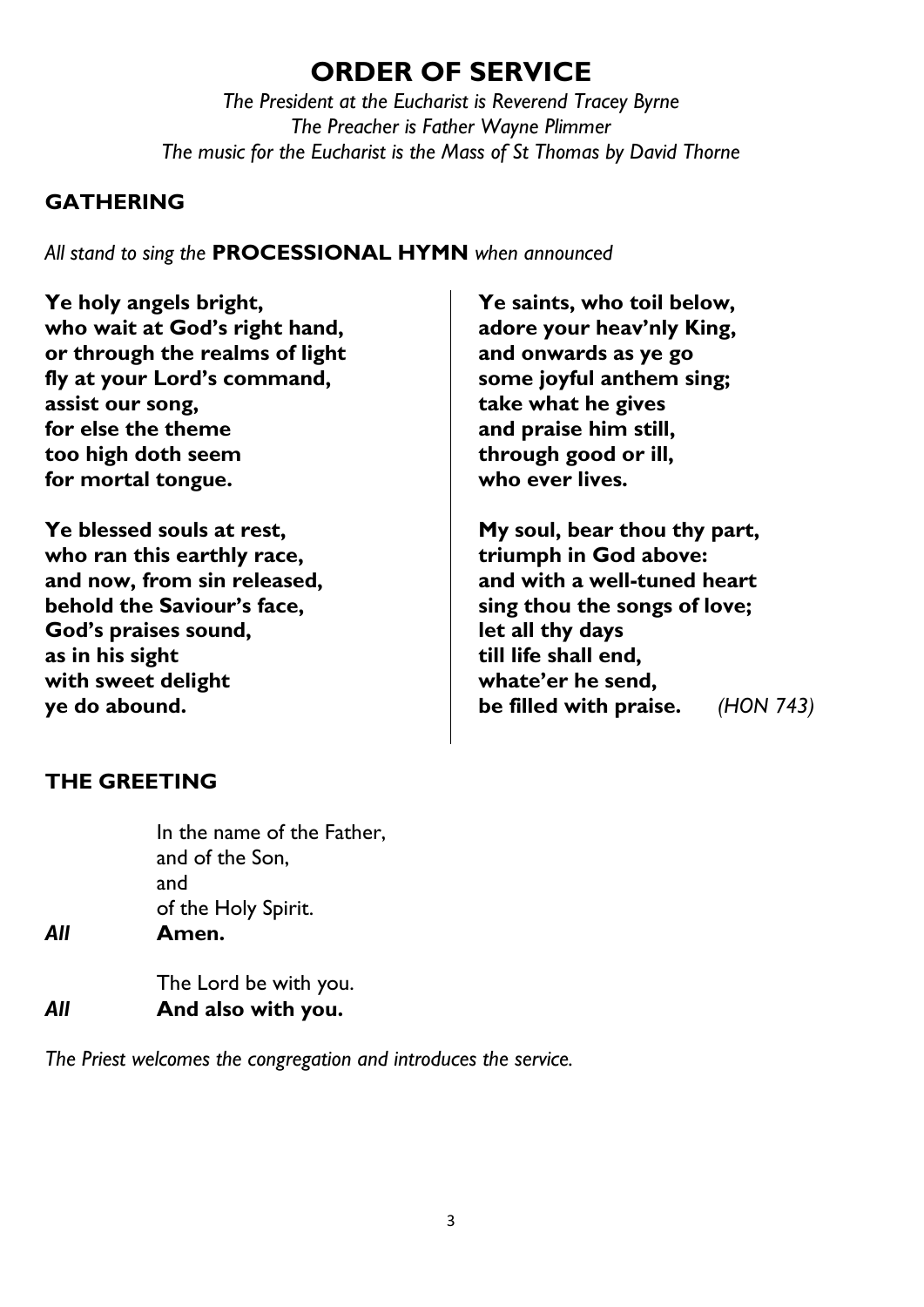#### **PRAYERS OF PENITENCE**

*A minister introduces the confession*

John the Baptist proclaimed, 'Repent for the kingdom of heaven has come near.' Let us turn to the Lord in penitence and faith and humbly confess our sin.

*All* **Almighty God, our heavenly Father, we have sinned against you and against our neighbour in thought and word and deed, through negligence, through weakness, through our own deliberate fault. We are truly sorry and repent of all our sins. For the sake of your Son Jesus Christ, who died for us, forgive us all that is past and grant that we may serve you in newness of life to the glory of your name. Amen.**

*The Priest says the absolution, proclaiming God's forgiveness and all respond* **Amen.**

#### **GLORIA IN EXCELSIS**

| Choir | Glory to God, glory in the highest.               |
|-------|---------------------------------------------------|
|       | Peace to his people, peace on earth.              |
| All   | Glory to God, glory in the highest.               |
|       | Peace to his people, peace on earth.              |
| Choir | Lord God, heavenly King, almighty God and Father. |
| All   | Glory to God, glory in the highest.               |
|       | Peace to his people, peace on earth.              |
| Choir | We worship you,                                   |
| All   | Glory in the highest.                             |
| Choir | Give you thanks,                                  |
| All   | Glory in the highest,                             |
| Choir | Praise you for your glory.                        |
| All   | Glory to God, glory in the highest.               |
|       | Peace to his people, peace on earth.              |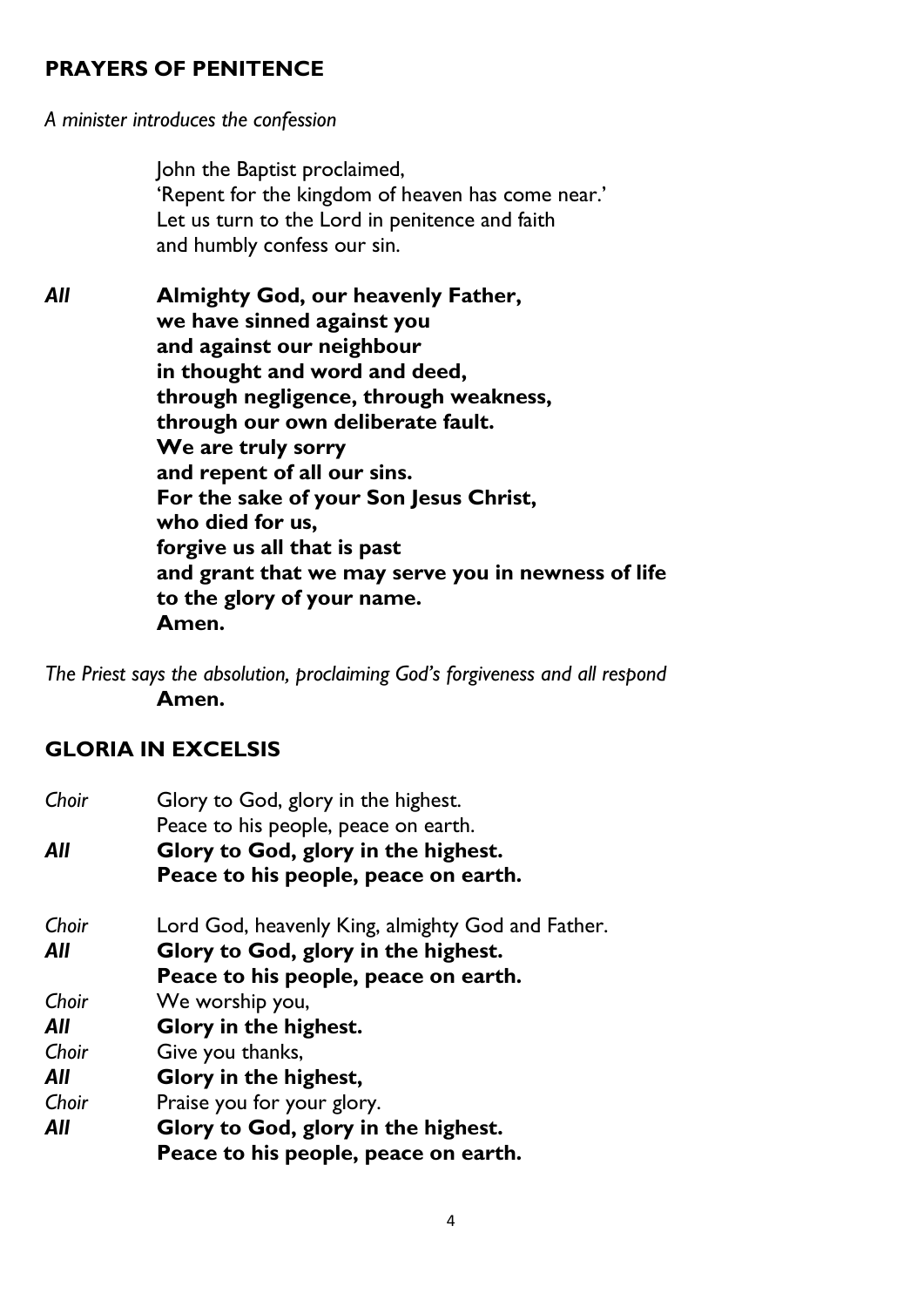| Choir | Lord Jesus Christ, only Son of the Father,<br>Lord God, Lamb of God, |
|-------|----------------------------------------------------------------------|
|       | you take away the sin of the world:                                  |
|       | have mercy on us;                                                    |
| All   | have mercy on us;                                                    |
| Choir | you are seated at the right hand of the Father:                      |
|       | receive our prayer,                                                  |
| All   | receive our prayer.                                                  |
| Choir | Glory to God, glory in the highest.                                  |
|       | Peace to his people, peace on earth.                                 |
| All   | Glory to God, glory in the highest.                                  |
|       | Peace to his people, peace on earth.                                 |
| Choir | For you alone are the Holy One,                                      |
|       | you alone are the Lord,                                              |
|       | you alone are the Most High, Jesus Christ,                           |
|       | with the Holy Spirit,                                                |
|       | in the glory of God,                                                 |
|       | the glory of God the Father.                                         |
| All   | Glory to God, glory in the highest.                                  |
|       | Peace to his people, peace on earth.                                 |
| Choir | Amen.                                                                |

*All* **Amen.**

#### **THE COLLECT**

*The Priest introduces a period of silent prayer and then says the prayer of the day.*

Almighty God, by whose providence your servant John the Baptist was wonderfully born, and sent to prepare the way of your Son our Saviour by the preaching of repentance: lead us to repent according to his preaching and, after his example, constantly to speak the truth, boldly to rebuke vice, and patiently to suffer for the truth's sake; through Jesus Christ your Son our Lord, who is alive and reigns with you, in the unity of the Holy Spirit, one God, now and for ever.

*All* **Amen.**

*All sit for the reading.*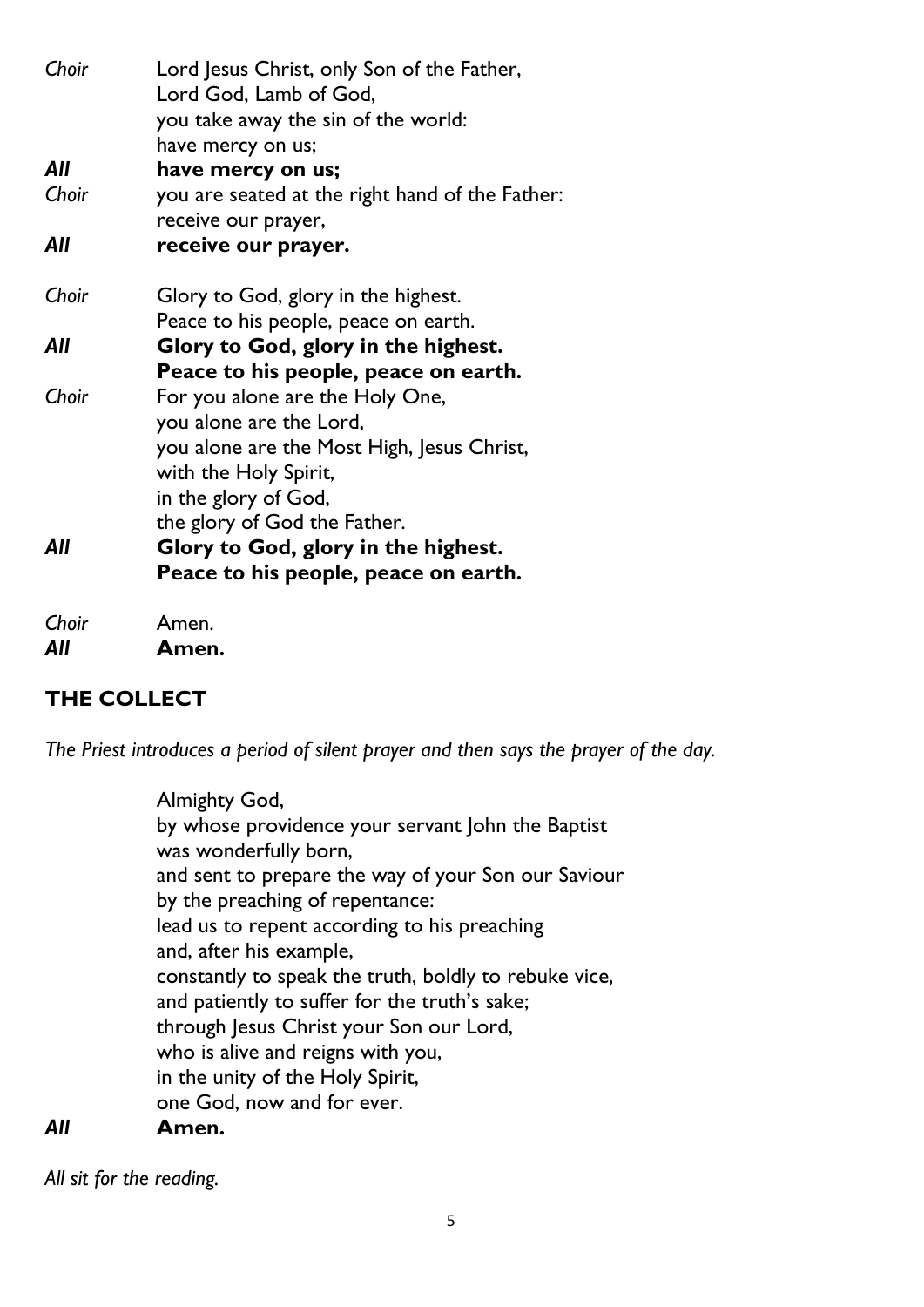#### **THE LITURGY OF THE WORD**

#### **READING: Acts 13.14b-26**

#### *Read by Roy Atkins*

A reading from the Acts of the Apostles

On the sabbath day Paul and his companions went into the synagogue and sat down. After the reading of the law and the prophets, the officials of the synagogue sent them a message, saying, 'Brothers, if you have any word of exhortation for the people, give it.' So Paul stood up and with a gesture began to speak: 'You Israelites, and others who fear God, listen. The God of this people Israel chose our ancestors and made the people great during their stay in the land of Egypt, and with uplifted arm he led them out of it. For about forty years he put up with them in the wilderness. After he had destroyed seven nations in the land of Canaan, he gave them their land as an inheritance for about four hundred and fifty years. After that he gave them judges until the time of the prophet Samuel. Then they asked for a king; and God gave them Saul son of Kish, a man of the tribe of Benjamin, who reigned for forty years. When he had removed him, he made David their king. In his testimony about him he said, "I have found David, son of Jesse, to be a man after my heart, who will carry out all my wishes." Of this man's posterity God has brought to Israel a Saviour, Jesus, as he promised; before his coming John had already proclaimed a baptism of repentance to all the people of Israel. And as John was finishing his work, he said, "What do you suppose that I am? I am not he. No, but one is coming after me;

I am not worthy to untie the thong of the sandals on his feet." My brothers, you descendants of Abraham's family, and others who fear God, to us the message of this salvation has been sent.'

This is the word of the Lord. **Thanks be to God.**

*All stand. During the* **HYMN** *please turn to face the Gospel as it is processed into the congregation. Remain standing for the Gospel Reading.*

| On Jordan's bank the Baptist's cry                                   | Without thy grace we waste away,                                                                         |
|----------------------------------------------------------------------|----------------------------------------------------------------------------------------------------------|
| Announces that the Lord is nigh;<br>Awake and hearken, for he brings | Like flow'rs that wither and decay.                                                                      |
| Glad tidings of the King of kings.                                   | To heal the sick stretch out thine<br>hand,                                                              |
| Then cleansed be ev'ry breast from<br>sin:                           | And bid the fallen sinner stand:<br>Shine forth and let thy light restore                                |
| Make straight the way for God<br>within;                             | Earth's own true lovliness once<br>more.                                                                 |
| Prepare we in our hearts a home,                                     |                                                                                                          |
| Where such a mighty guest may<br>come.                               | All praise, eternal Son, to thee,<br>Whose advent doth thy people free;<br>Whom with the Father we adore |
| For thou art our salvation, Lord,                                    | <b>And Holy Ghost for evermore.</b>                                                                      |
| Our refuge and our great reward;                                     |                                                                                                          |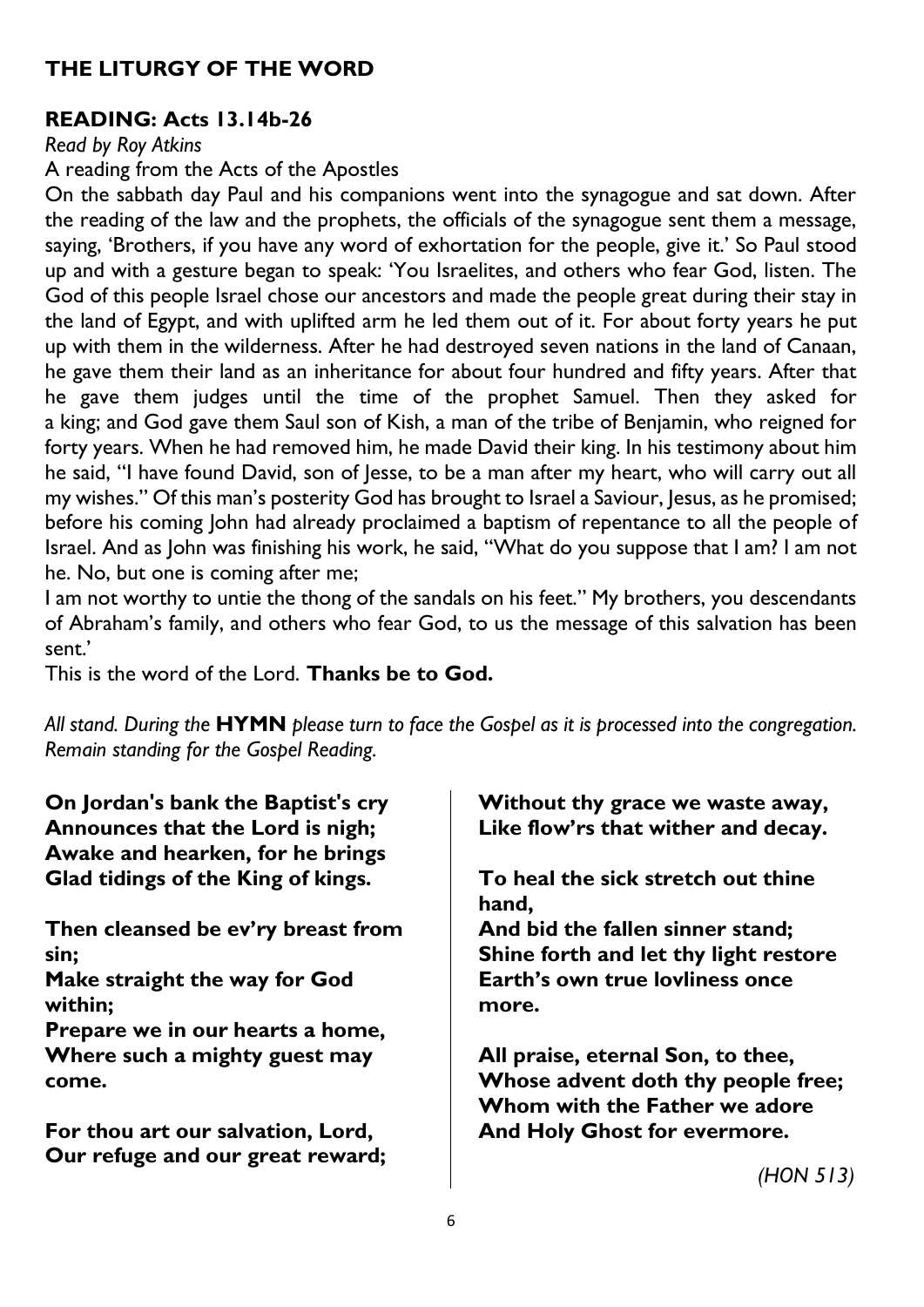#### **GOSPEL: Luke 1.57-66, 80**

#### **Alleluia.**

Hear the gospel of our Lord Jesus Christ according to Luke.

#### **Alleluia.**

The time came for Elizabeth to give birth, and she bore a son.

Her neighbours and relatives heard that the Lord had shown his great mercy to her, and they rejoiced with her. On the eighth day they came to circumcise the child, and they were going to name him Zechariah after his father. But his mother said, 'No; he is to be called John.' They said to her, 'None of your relatives has this name.' Then they began motioning to his father to find out what name he wanted to give him. He asked for a writing-tablet and wrote, 'His name is John.' And all of them were amazed. Immediately his mouth was opened and his tongue freed, and he began to speak, praising God. Fear came over all their neighbours, and all these things were talked about throughout the entire hill country of Judea. All who heard them pondered them and said, 'What then will this child become?' For, indeed, the hand of the Lord was with him. The child grew and became strong in spirit, and he was in the wilderness until the day he appeared publicly to Israel.

This is the gospel of the Lord. **Alleluia.**

*The Gospel procession returns to the altar. Please sit at the invitation of the preacher.*

**SERMON** *Father Wayne Plimmer, Vicar*

*All stand for* **THE CREED**

**We believe in one God, the Father, the Almighty, maker of heaven and earth, of all that is, seen and unseen.**

**We believe in one Lord, Jesus Christ, the only Son of God, eternally begotten of the Father, God from God, Light from Light, true God from true God, begotten, not made, of one Being with the Father; through him all things were made. For us and for our salvation he came down from heaven, was incarnate from the Holy Spirit and the Virgin Mary and was made man. For our sake he was crucified under Pontius Pilate; he suffered death and was buried. On the third day he rose again in accordance with the Scriptures;**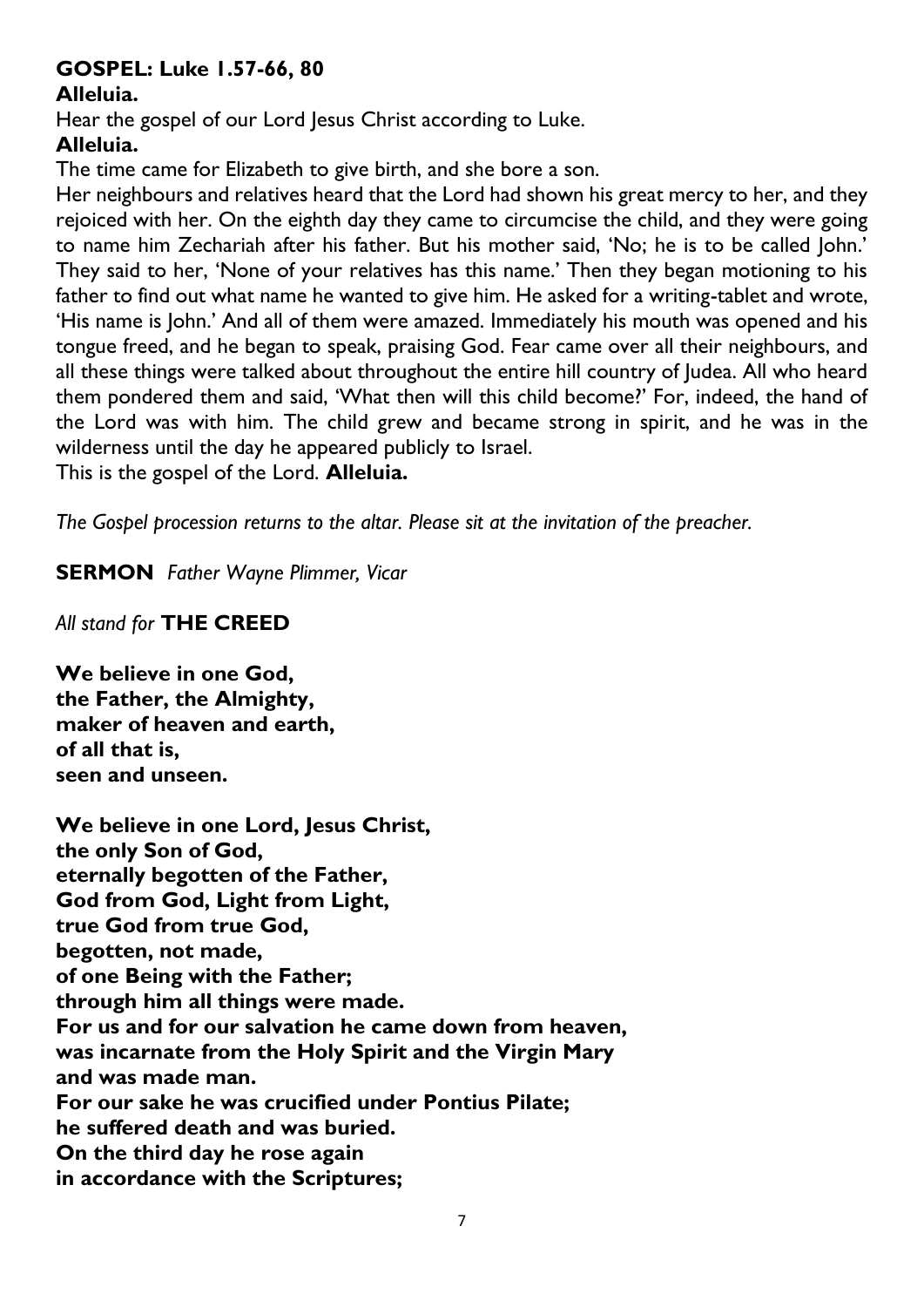**he ascended into heaven and is seated at the right hand of the Father. He will come again in glory to judge the living and the dead, and his kingdom will have no end.**

**We believe in the Holy Spirit, the Lord, the giver of life, who proceeds from the Father and the Son, who with the Father and the Son is worshipped and glorified, who has spoken through the prophets. We believe in one holy catholic and apostolic Church. We acknowledge one baptism for the forgiveness of sins. We look for the resurrection of the dead, and the life of the world to come. Amen.**

#### **PRAYERS OF INTERCESSION** *led by Janet Patrick*

|            | Please sit to pray. One of these responses may be used |               |     |                           |
|------------|--------------------------------------------------------|---------------|-----|---------------------------|
|            | Lord, in your mercy                                    | <sub>or</sub> |     | Lord, hear us             |
| All        | Hear our prayer.                                       |               | All | Lord, graciously hear us. |
| At the end | Merciful Father                                        |               |     |                           |
| All        | accept these prayers                                   |               |     |                           |
|            | for the sake of your Son,                              |               |     |                           |
|            | our Saviour Jesus Christ.                              |               |     |                           |
|            | Amen.                                                  |               |     |                           |

#### **THE PEACE**

*The Priest invites the congregation to stand and introduces the Peace.*

Peace to you from God our heavenly Father. Peace from his Son Jesus Christ who is our peace. Peace from the Holy Spirit, the life-giver.

The peace of the triune God be always with you *All* **and also with you.**

Let us offer one another a sign of peace.

*You are invited to greet those near to you with an appropriate sign of peace.*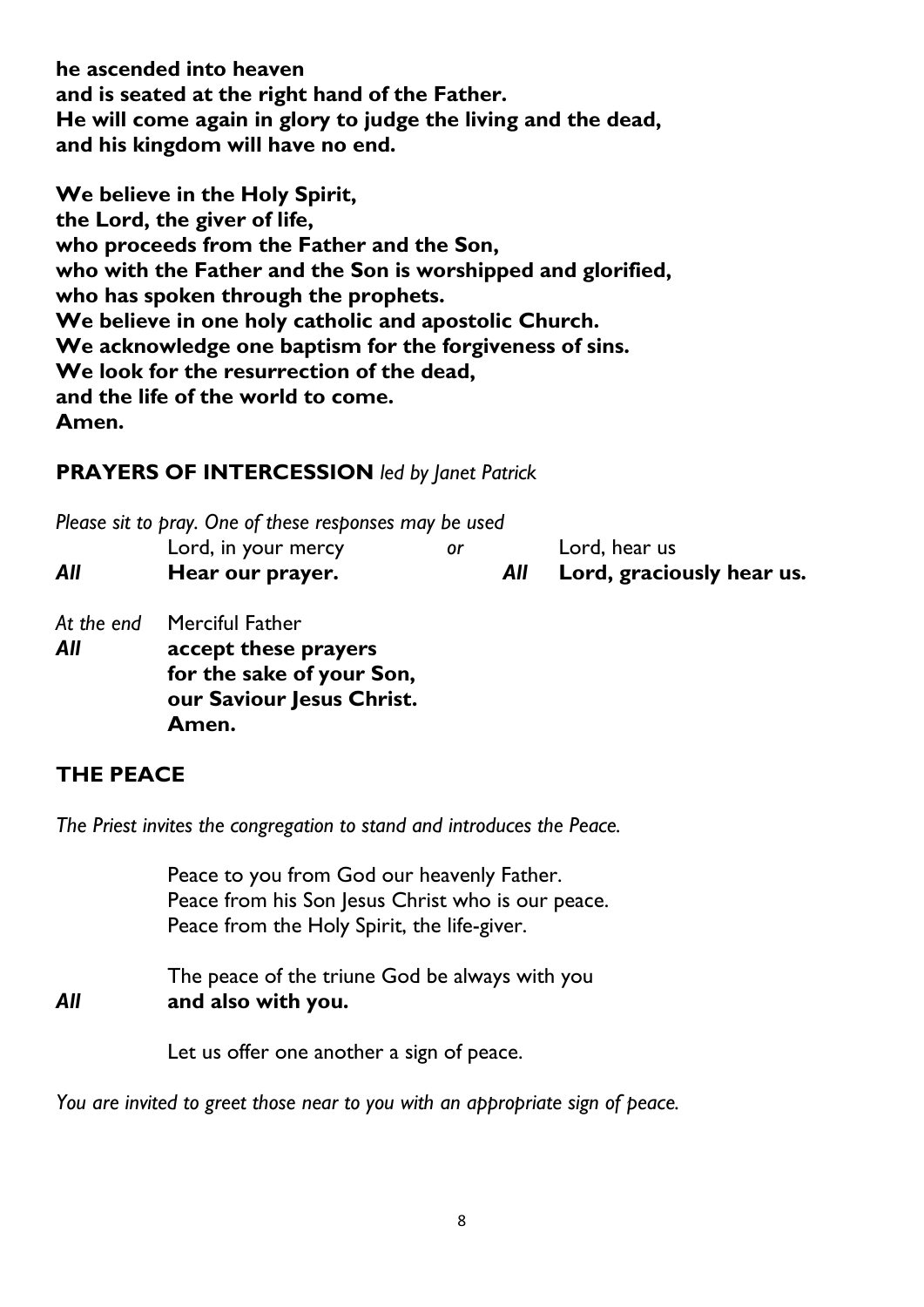#### **OFFORTORY HYMN**

**In bread we bring you, Lord, our bodies' labour. In wine we offer you our spirits' grief. We do not ask you, Lord, who is my neighbour? But stand united now, one in belief. Oh, we have gladly heard your Word, your holy Word, And now in answer, Lord, our gifts we bring. Our selfish hearts make true, our failing faith renew, our lives belong to you, our Lord and King.**

**The bread we offer you is blessed and broken and it becomes for us our spirits' food. Over the cup we bring your Word is spoken make it your gift to us your healing blood. Take all that daily toil plants in our heart's poor soil take all we start and spoil each hopeful dream the chances we have missed the graces we resist Lord, in thy Eucharist, take and redeem.**

#### **THE EUCHARISTIC PRAYER**

*Remain standing as the Priest says*

| All | The Lord be with you<br>and also with you.                                        |
|-----|-----------------------------------------------------------------------------------|
| All | Lift up your hearts.<br>We lift them to the Lord.                                 |
| All | Let us give thanks to the Lord our God.<br>It is right to give thanks and praise. |

*The Priest praises God for his mighty acts and all respond*

*All* **Holy, holy, holy Lord, God of power and might, Heaven and earth are full of your glory. Hosanna, hosanna, hosanna in the highest. Blessed is he who comes in the name of the Lord. Hosanna, hosanna, hosanna in the highest.**

*(HON 309)*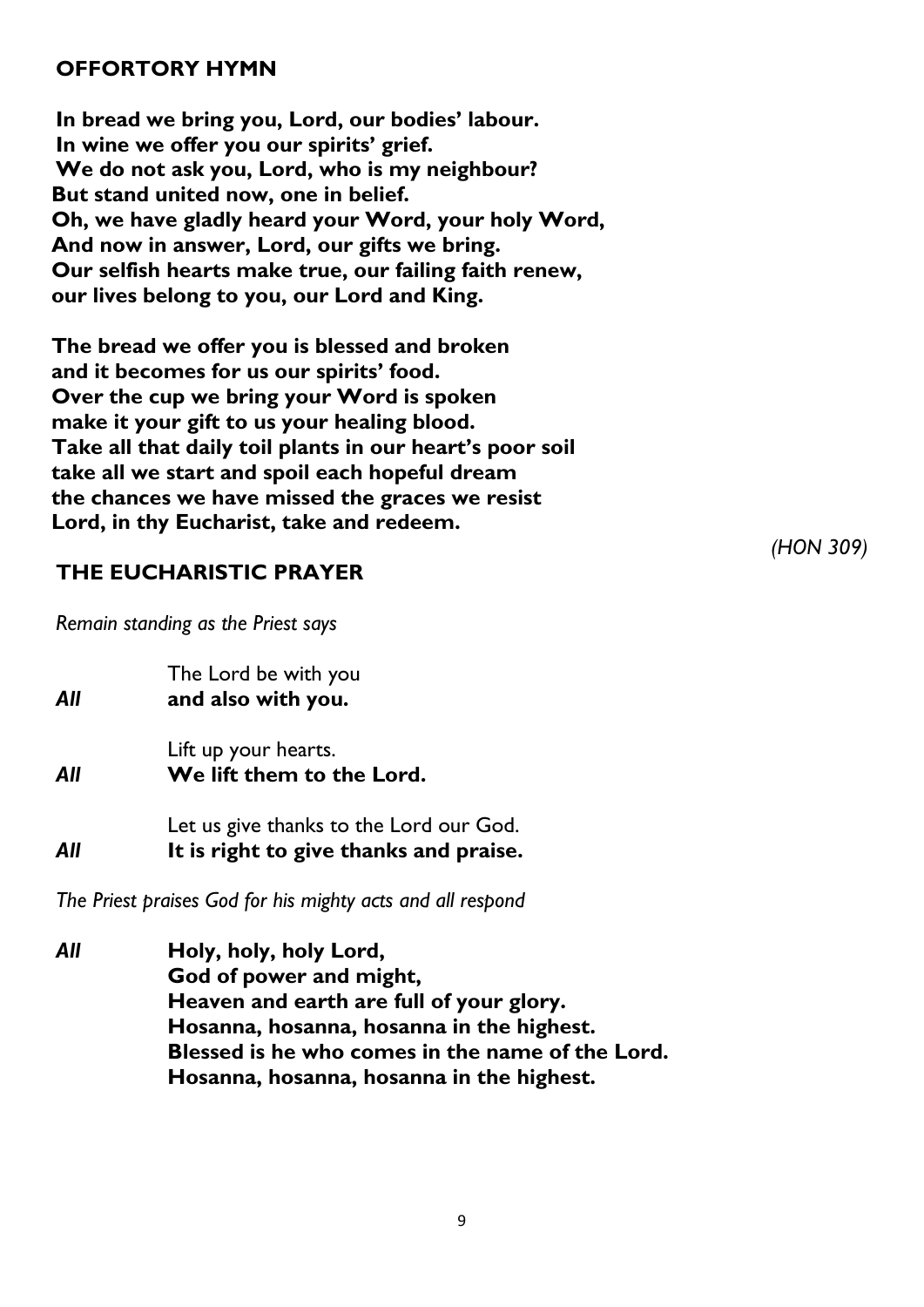*The Priest recalls the Last Supper and all respond*

|     | Great is the mystery of faith: |
|-----|--------------------------------|
| All | <b>Christ has died:</b>        |
|     | <b>Christ is risen:</b>        |
|     | Christ will come again.        |

*The prayer continues and all respond*

… all honour and glory be yours, Almighty Father, for ever and ever.

*All* **Amen.**

*The congregation sits and silence is kept.*

#### **THE LORD'S PRAYER**

Let us pray with confidence as our Saviour has taught us *All* **Our Father, who art in heaven, hallowed be thy name; thy kingdom come; thy will be done; on earth as it is in heaven. Give us this day our daily bread. And forgive us our trespasses, as we forgive those who trespass against us. And lead us not into temptation; but deliver us from evil. For thine is the kingdom, the power and the glory, for ever and ever. Amen.**

#### **BREAKING OF THE BREAD**

*The Priest breaks the consecrated bread, saying*

We break this bread to share in the body of Christ. *All* **Though we are many, we are one body, because we all share in one bread.**

*The Agnus Dei is sung*

*All* **Lamb of God, you take away the sin of the world, have mercy on us.**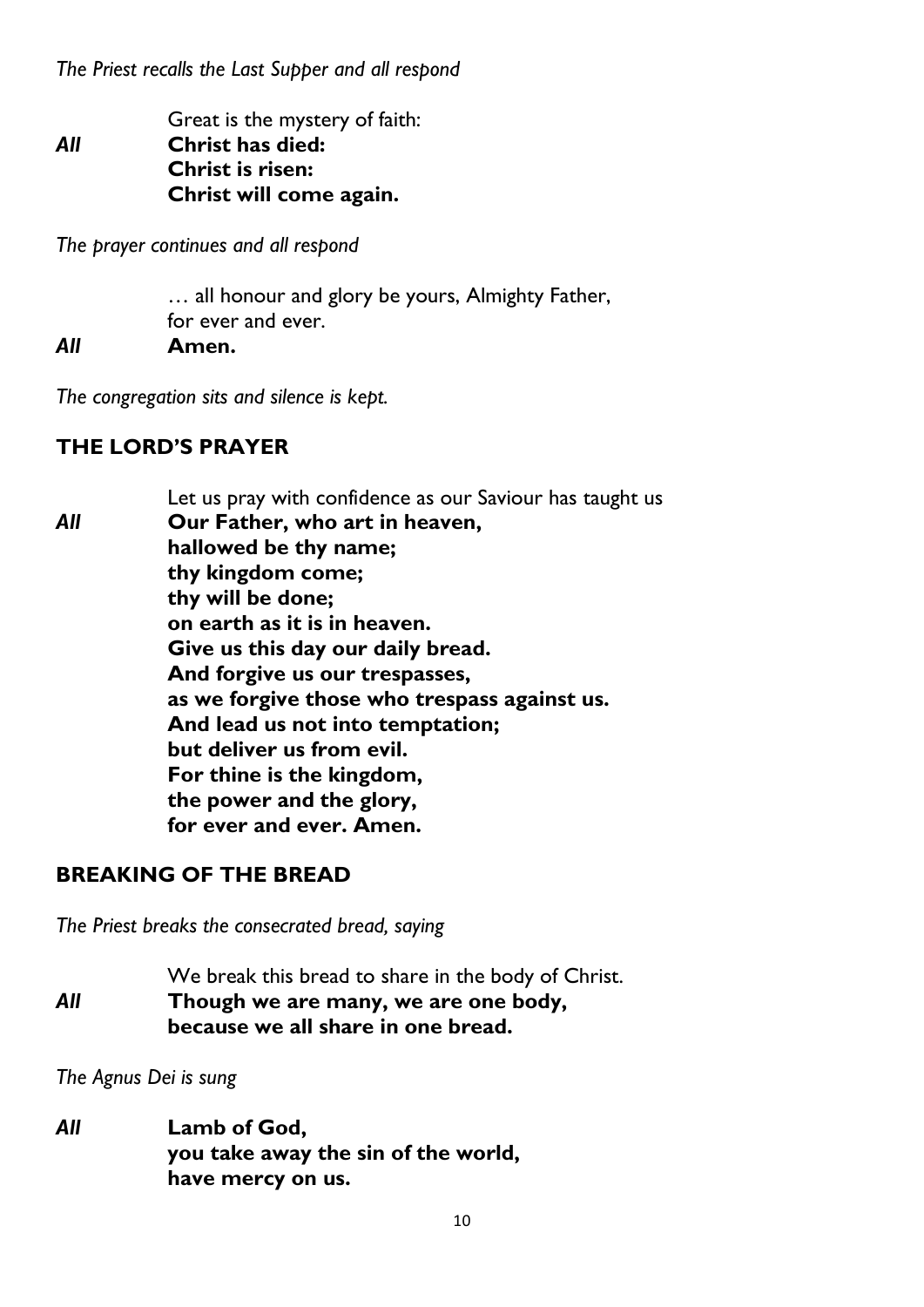**Lamb of God, you take away the sin of the world, have mercy on us.**

**Lamb of God, you take away the sin of the world, grant us peace.**

#### **GIVING OF COMMUNION**

*The president invites the people to receive communion, saying*

|     | but only say the word, and I shall be healed.   |
|-----|-------------------------------------------------|
| All | Lord, I am not worthy to receive you,           |
|     | Blessed are those who are called to his supper. |
|     | who takes away the sin of the world.            |
|     | Jesus is the Lamb of God                        |
|     |                                                 |

*Please come forward to receive communion if you wish. If you would prefer not to receive communion, you are warmly encouraged to come forward for a prayer of blessing; please hold you hands by your side or carry a service sheet so the Priest knows you'd like a prayer.*

*As you come forward, please remove your face covering and consume the host while standing at the front of church, before returning to your place.*

#### **COMMUNION HYMN** *(HON 316ii)*

| In our day of thanksgiving one psalm   | These stones that have echoed their     |
|----------------------------------------|-----------------------------------------|
| let us offer                           | praises are holy,                       |
| for the saints who before us have      | and dear is the ground where their      |
| found their reward;                    | feet have once trod;                    |
| when the shadow of death fell upon     | yet here they confessed they were       |
| them, we sorrowed,                     | strangers and pilgrims,                 |
| but now we rejoice that they rest in   | and still they were seeking the city of |
| the Lord.                              | God.                                    |
| In the morning of life, and at noon,   | Sing praise, then, for all who here     |
| and at even,                           | sought and here found him,              |
| he called them away from our           | whose journey is ended, whose perils    |
| worship below;                         | are past;                               |
| but not till his love, at the font and | they believed in the light, and its     |
| the altar,                             | glory is round them,                    |
| supplied them with grace for the way   | where the clouds of earth's sorrow      |
| they should go.                        | are lifted at last.                     |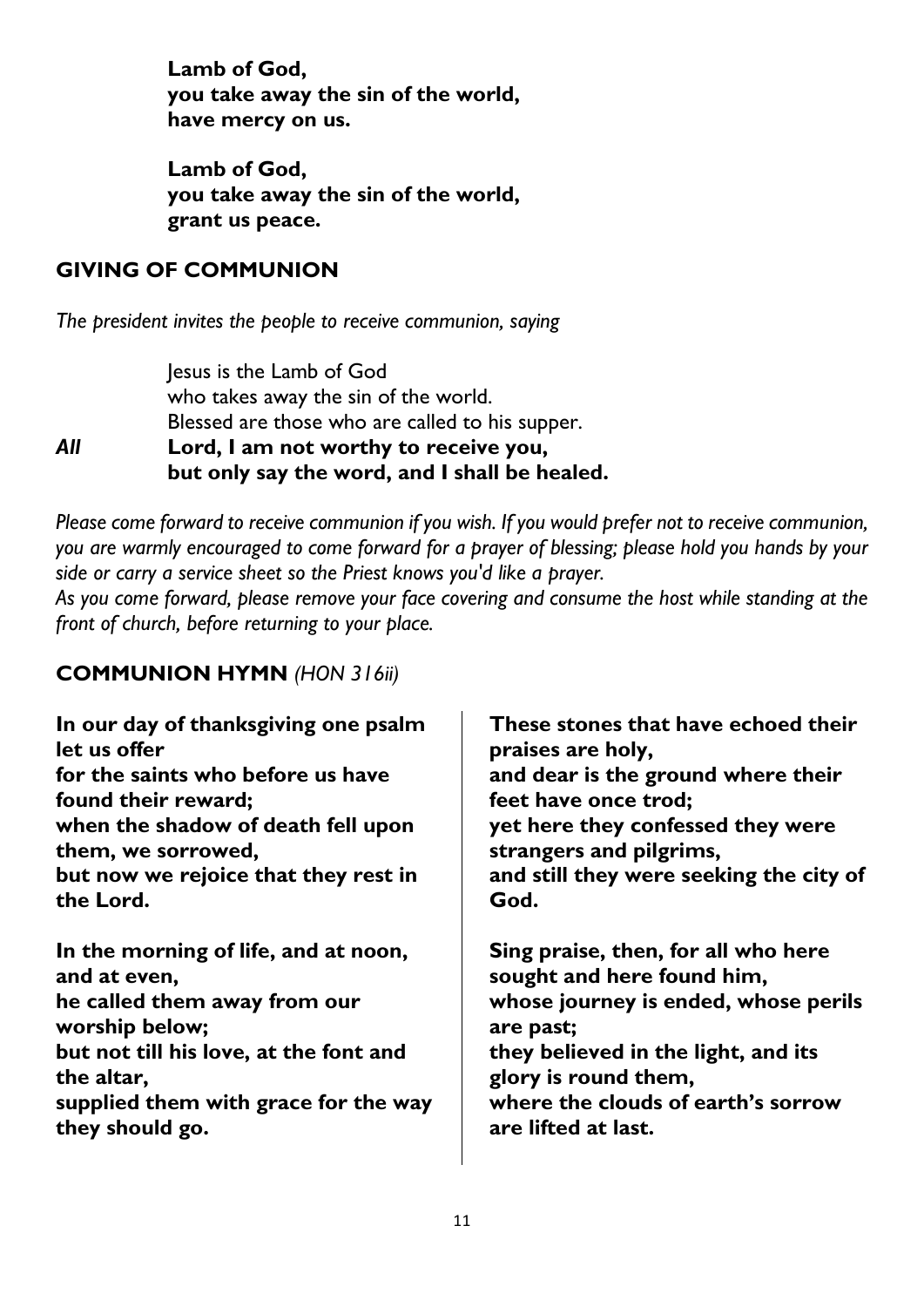#### **POST-COMMUNION PRAYER**

| All | Merciful Lord,<br>whose prophet John the Baptist<br>proclaimed your Son as the Lamb of God<br>who takes away the sin of the world:<br>grant that we who in this sacrament<br>have known your forgiveness and your life-giving love<br>may ever tell of your mercy and your peace;<br>through Jesus Christ our Lord.<br>Amen. |
|-----|------------------------------------------------------------------------------------------------------------------------------------------------------------------------------------------------------------------------------------------------------------------------------------------------------------------------------|
|     |                                                                                                                                                                                                                                                                                                                              |
| All | <b>Almighty God,</b><br>we thank you for feeding us<br>with the body and blood of your Son Jesus Christ.<br>Through him we offer you our souls and bodies<br>to be a living sacrifice.<br>Send us out in the power of your Spirit<br>to live and work<br>to your praise and glory.<br>Amen.                                  |

*Following the notices, all stand for* **THE BLESSING**

Through the tender compassion of our God may the dawn from on high break upon you and guide your feet into the way of peace. And the blessing of God almighty, the Father, the Son, and the Holy Spirit, be among you and remain with you always. *All* **Amen.**

*Remain standing for the Final Hymn. Please turn to face the back of church as the procession withdraws.*

**Thy hand, O God, has guided thy flock, from age to age; the wondrous tale is written, full clear, on ev'ry page; thy forebears owned thy goodness and we their deeds record; and both of this bear witness: one Church, one Faith, one Lord.**

**Thy heralds brought glad tidings to greatest, as to least, they bade them rise and hasten to share the great king's feast; and this was all their teaching, in ev'ry deed and word, to all alike proclaiming: one Church, one Faith, one Lord.**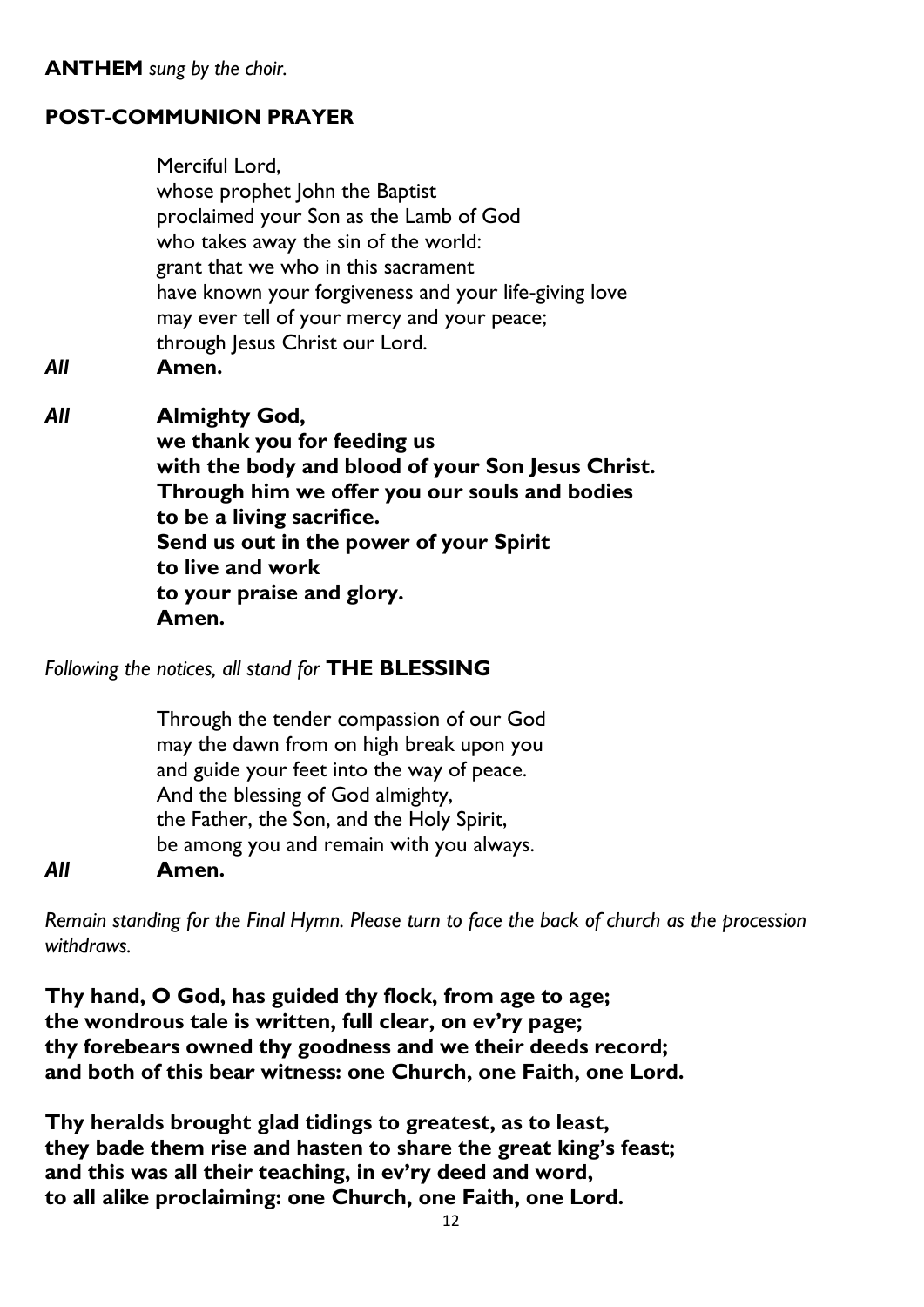**Through many a day of darkness, through many a scene of strife, the faithful few fought bravely, to guard the nation's life. their gospel of redemption, sin pardoned, hope restored, was all in this enfolded: one Church, one Faith, one Lord.**

**And we, shall we be faithless? Shall hearts fail, hands hang down? Shall we evade the conflict, and cast away our crown? Not so: in God's deep counsels, some better thing is stored; we will maintain, unflinching, one Church, one Faith, one Lord.**

**Thy mercy will not fail us, nor leave thy work undone; with thy right hand to help us the vic'try shall be won; and then, by all creation thy name shall be adored and this shall be their anthem: one Church, one Faith, one Lord.**

*(HON 678)*

#### **DISMISSAL**

Go in peace to love and serve the Lord. *All* **In the name of Christ. Amen.**

*Prayers: Please remember those who died recently , including Peter John Thomas Lees, and Derek Stingemore and all those who mourn. Please also keep Sally Baldock, Jean Cameron, Dorothy Reus, Agnes Banner, Hayley King, Eileen Bramley, Marcus New, Philip Wheeler, Christine Morris, John Wilson and Noah who are unwell, in your prayers.*

#### **SERVICES THIS WEEK**

- Wednesday 10am Eucharist 7pm Eucharist
- Sunday 3rd 8am Eucharist 10am Parish Eucharist 6:3pm BCP Evening Prayer

#### **NOTICES**

**Calling all Confirmation Candidates!** Confirmation happens in the presence of the Bishop and is an opportunity for you to claim and make your own the promises to follow Christ that were made on your behalf when you were baptised (Christened) as a child. It is also traditionally the time when people begin to take communion. Some of you may not have been baptised yet. If you are interested in being confirmed or baptised or would like to know more about the process, please speak to Father Wayne or email Kathryn at beeston.parish@gmail.com When we have an idea of how many people are interested, we will arrange an initial meeting so we can give further information.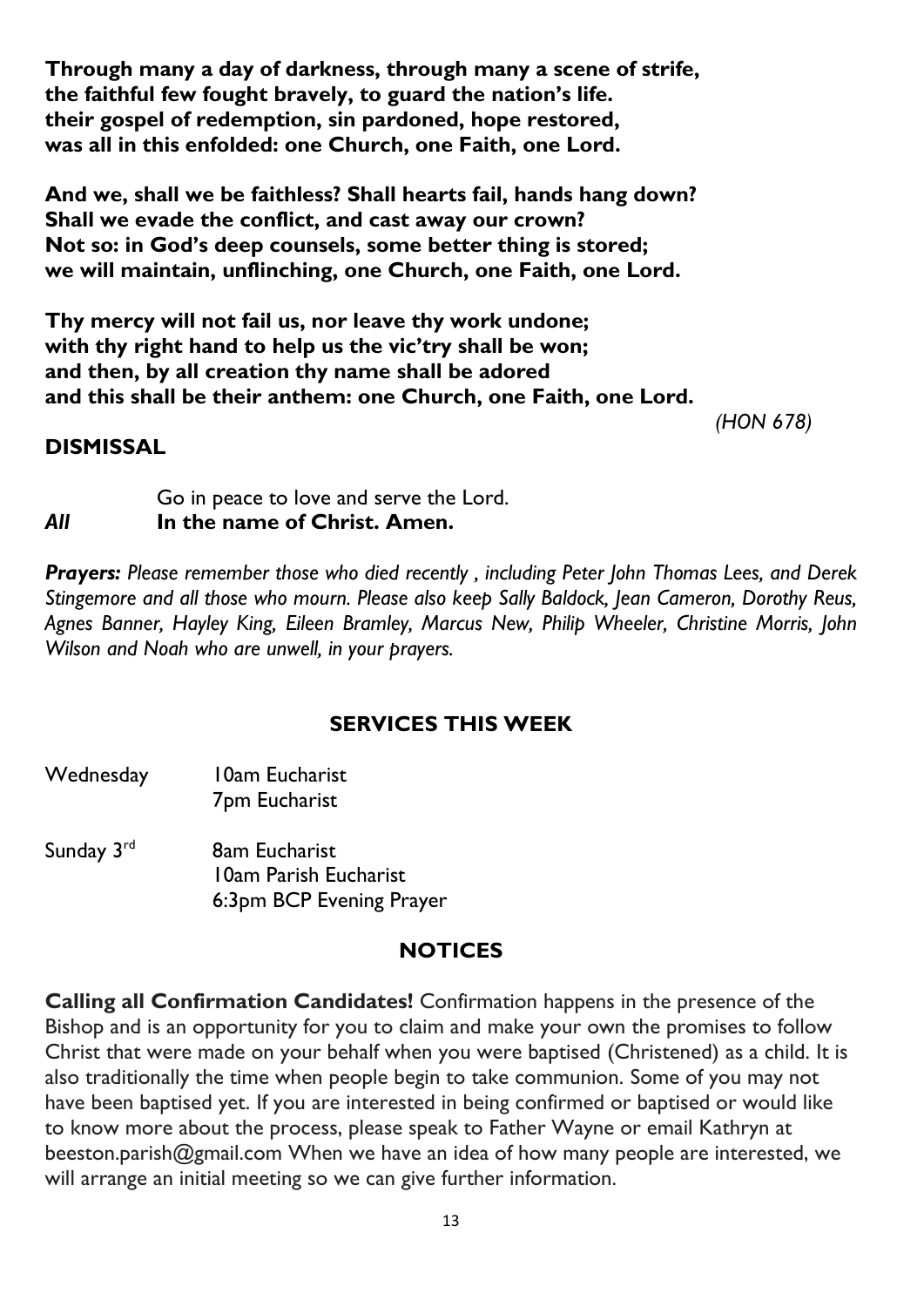Copies of **June's Prayer Diary** are available at the back of church.

**Can you help?** On Saturday 16th July, 7:30pm, St John's is hosting **What Would Love Do Now?** An evening of songs, poems and stories exploring what matters to each of us at the end of life. Tickets are available now at [https://www.tickettailor.com/events/judithsilver.](https://beestonparishchurch.us19.list-manage.com/track/click?u=2c1a11c83f85520586cc09955&id=90d6a2c441&e=f18c2c69cd) Flyers at the back of church. If you are able to help out at the event, serving drinks, please let Kathryn know. Many thanks.

**Thank you, Tracey and Sandy!** Reverend Tracey's last Sunday with us as Curate will be Sunday 24<sup>th</sup> July. We would like to express our gratitude for her ministry here as Curate, as well as all the other ways in which she and Sandy have enriched our lives at St John's. If you'd like to express your appreciation in the form of a financial gift, please either see Kaye Ford or place any offering in an envelope marked 'Tracey' on the collection plate. There will be light refreshments at the end of the Parish Eucharist on 24<sup>th</sup> July and all are welcome to stay so we can give them a good send off.

**The Children's Society:** Unfortunately I am unable to continue the administration of the Children's Society. It is a truly worthwhile cause and the running of it has been handed down over the years by many ladies from St Johns Church.

It has been a real pleasure to do this and meeting the many kind and generous people that have our boxes and contribute.

So we are looking for someone to take over. It is not too difficult to run and it would be nice to hand over to someone with ideas and enthusiasm.

Please contact me if you are interested. Rosie Stowe hollyrose56@yahoo.com

**Southwell Minster Discovery Day 2022** Tuesday 13th September 9.30am - 4.00pm. Ever wanted to learn more about the Minster and the treasures within? Why not join staff and volunteers to discover more and celebrate the Leaves of Southwell and the Cathedral. Choose four workshops, tours or talks: History, art, music and crafts and so much more. Tickets cost £15 per person - we recommend booking early to avoid disappointment. Everyone welcome! Tickets can be booked online or at the Cathedral Shop.

There will be no offertory collection during the service, but there will be a plate by the door on leaving church at which you are invited to make a donation. If you're able to give a gift, one way to give is via our **CAF Online Giving page**. This can be accessed via <https://cafdonate.cafonline.org/16013> or via the **QR code below**. Alternatively, you can make a donation directly to our bank account, number 50149438, sort code 40-10-06. We are grateful to all who are able to support our mission and ministry at this difficult time.

We now have a **contactless giving box** on one of the tables at the back of church, for a trial period of 6 months. It is very simple to use, with onscreen instructions. You can use either a credit of debit card. Although the machine is set up for a  $£5$  donation, you have the option to raise or lower it at your discretion.



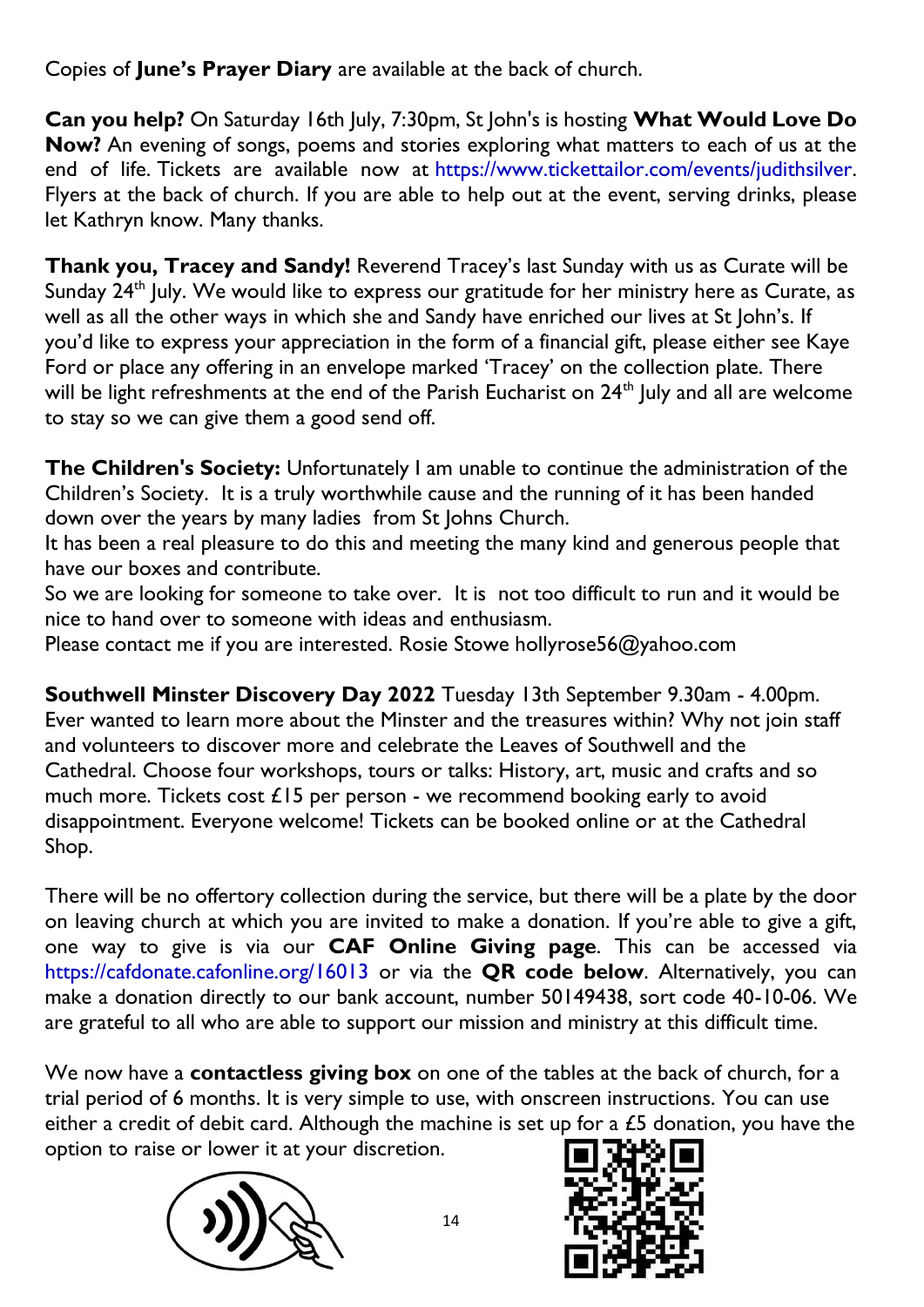#### **Parish Contacts:**

Vicar Revd. Wayne Plimmer: 0115 925 4571 (Not Fridays) Curate Revd. Tracey Byrne: 07855 050522 (Not Mondays) Associate Priest Revd. Kirstine Buchan: 0787 1162672 (Not Fridays) Revd. Rob Wiggins: 07906 664263 (PTO, Not Mondays) Admin Assistant Kathryn Weller: 07709 756949 Parish Safeguarding Officer Julie Howson: 07856 951421 E-mail [beeston.parish@gmail.com](mailto:beeston.parish@gmail.com) Website beestonparishchurch.co.uk Facebook page [www.facebook.com/beestonparishchurch](http://www.facebook.com/beestonparishchurch)